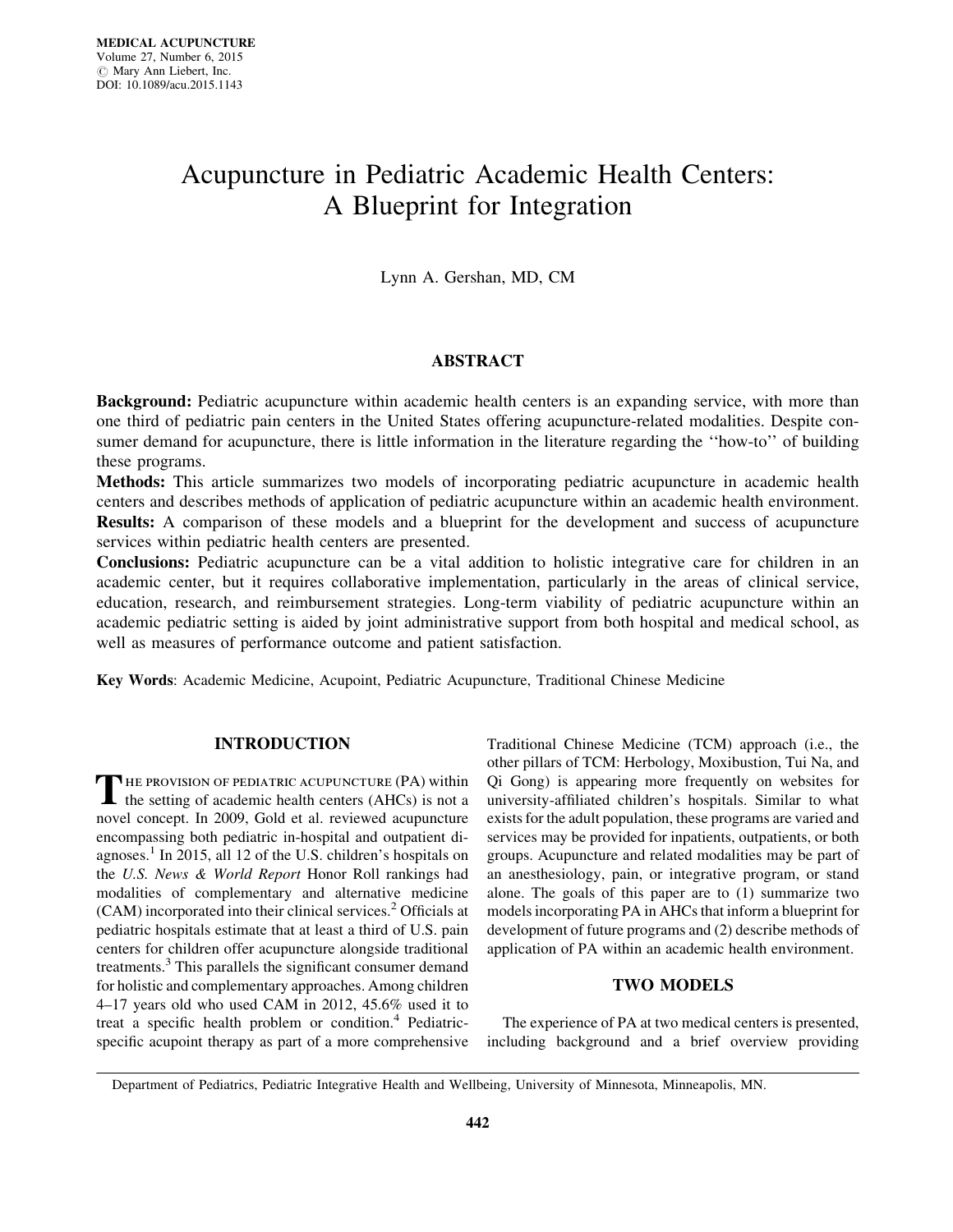context. The blending of these two models informs conceptualization of a blueprint for PA program-building and integration.

# The Umbrella Model

Primary Children's Hospital, Intermountain Health Care and the Department of Pediatrics, the University of Utah, Salt Lake City, Utah: In 2010, the Department of Pediatrics launched the Pediatric Integrative Medicine Service at Primary Children's Hospital. The chair of Pediatrics supported a mini-business plan presented by a pediatric integrative medicine physician (''physician champion'') for this service to be created within a 2-year time frame, after which achievement of milestones and financial data would be reviewed. This plan allowed for identification of key parties who should be included in the development process, clarification of demographic characteristics, and an outline of initial deliverables. A Pediatric Grand Rounds presentation that addressed pediatric integrative therapies with an emphasis on PA, as well as a meeting with the Medical Executive Committee of the hospital, increased understanding and support from the medical staff at the outset. A grant from the American Academy of Pediatrics Section on Integrative Medicine was used to pilot education methods for integrative modalities in the intensive care unit and enabled pediatric residents to experience acupuncture as well as to see ways in which PA could be integrated into intensive care.

Primary Children's is a 289-bed hospital which draws patients from a five-state referral area and has among its programs pediatric and neonatal intensive care, trauma, cardiac transplant, pediatric rehabilitation and neurotrauma, and oncology-bone marrow transplant. These patient populations, as well as outpatient consultation referrals, soon yielded a very busy acupuncture service. Initially, all PA was performed by a single physician who was boardcertified in medical acupuncture and had additional training in TCM and shoni-shin. With the addition of a licensed acupuncturist, the PA portion of the integrative program was able to expand quickly and efficiently. To meet patient demand, a licensed acupuncturist–only, fee-for-service clinic was started. This increased the number of available appointments and enabled patients to schedule return visits in the same week, if necessary.

In 2011, a pediatric integrative medicine elective was started for fourth-year medical students and pediatric residents, which advanced the educational arm of the program. Collaborative practice between acupuncture practitioners, anesthesiologists, and surgeons facilitated placement of longer-dwelling acupuncture needles in the operating room for treatment of postoperative pain and nausea. These multidisciplinary collaborations led to a research study on pediatric acupuncture in adolescent headache<sup>5</sup> and development of a protocol for patients with posterior spinal fusion. It also opened the door to co-treatment with physical therapists on the Neurotrauma Unit and music therapists in many parts of the hospital. Development of a pro forma that included the addition of a nurse practitioner to the team, new milestones, and analysis of demographic characteristics and financials was prepared in 2012. The goal was to transfer the universityled administrative umbrella, under which PA had grown, to the hospital side. Within the hospital-administered structure, this approach placed PA (and the burgeoning integrative program) under the jurisdiction of Family Support Services. The rapid growth and acceptance of pediatric acupuncture services were aided by the same principles of the 5Cs that were applied to the design and implementation of the overall pediatric integrative medicine service (see Table 1).

# The "Co-op" Model

University of Minnesota Masonic Children's Hospital, MHealth and the Department of Pediatrics, the University of Minnesota: In 2014, the Department of Pediatrics started the Pediatric Integrative Health and Wellbeing Program with support from the chair. PA and TCM are major constituent services of this program. Several key pieces were already in place. The Center for Spirituality and Healing on campus set the tone for acceptance of integrative health practice for many years with academic offerings ranging from certificate programs to advanced degrees to education for the lay public. Child and Family Life Specialists, music therapists, and other professionals had a network of supportive and collaborative care in the hospital. There was a preexisting relationship with Northwestern Health Sciences University (NWHSU), which trains many of the acupuncture and TCM practitioners in the area. This infrastructure formed the base for the current PA service, which has medical acupuncture available 3 days a week for inpatients and 2 half-days in outpatient clinic. The teaching service from NWHSU, under the direct supervision of experienced TCM faculty, provides no-cost acupuncture to staff, families, and patients one day per week.

This has been so well received that it will be expanding to outpatient clinic in the next several months. Case discussion and joint quality improvement efforts have broadened the perspectives of all participants. As a result of the commitment to revision of credentialing procedures, ongoing PA education for staff and providers, and the development of templates for documentation in the electronic health record, PA providers have been invited to participate in the National

Table 1. The 5Cs of Developing a Pediatric Acupuncture Program

Create opportunities Collaborate with partners Cotreat with other professionals Celebrate success Be a Commercial for the program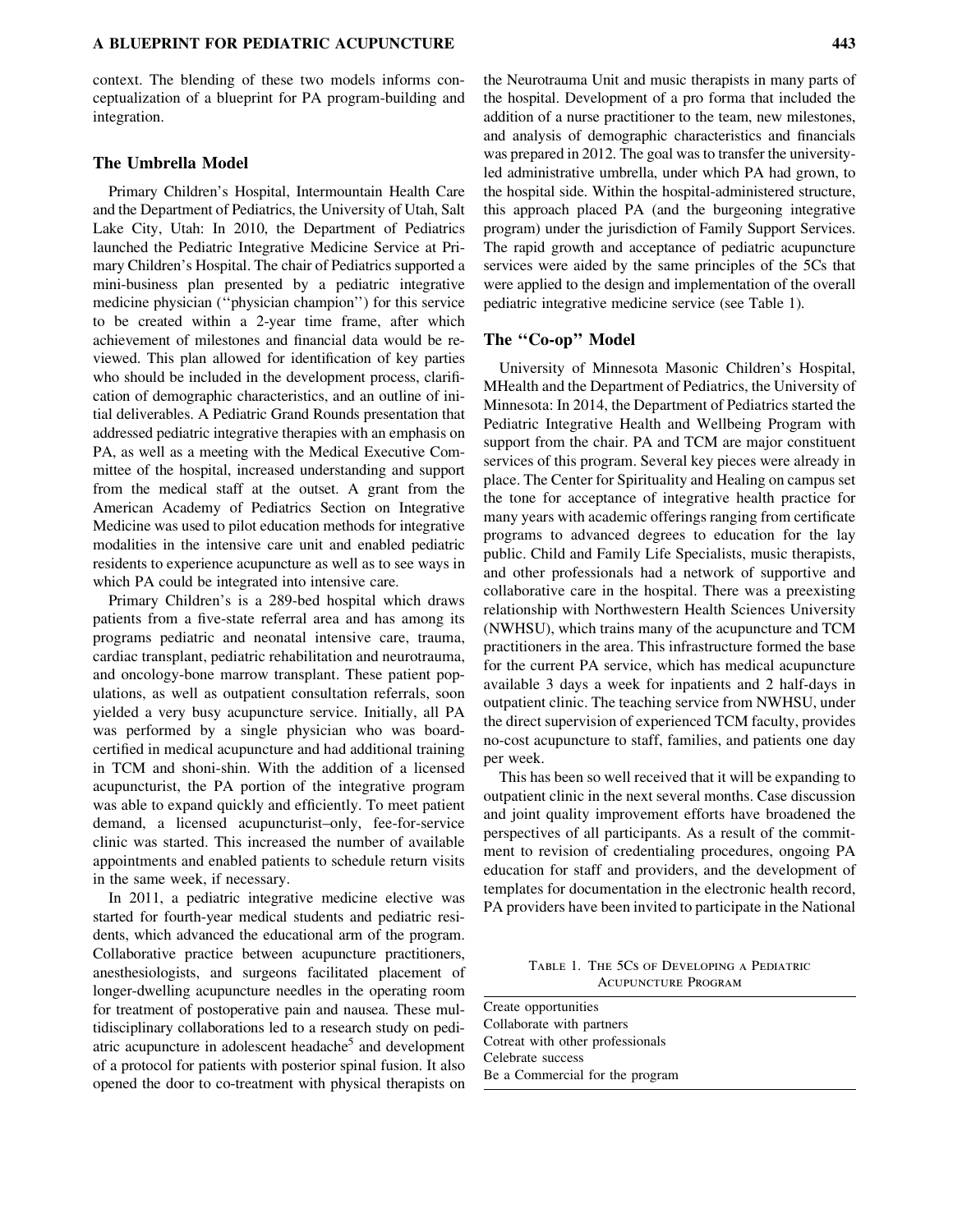| Characteristic                                                                 | Primary Children's Hospital,<br>University of Utah | University of Minnesota Masonic<br>Children's Hospital |
|--------------------------------------------------------------------------------|----------------------------------------------------|--------------------------------------------------------|
| Physician-provided medical acupoint services                                   | $\,+\,$                                            |                                                        |
| Licensed acupuncturist-provided acupoint services                              | $\overline{+}$                                     |                                                        |
| Associated with a school of Oriental Medicine                                  |                                                    |                                                        |
| Component of a university-affiliated pediatric integrative<br>medicine service | $\,+\,$                                            | $^+$                                                   |
| Inpatient billing                                                              | Subsidized by philanthropy                         | In development                                         |
| Outpatient billing                                                             |                                                    |                                                        |
| Associated with a pediatric rehabilitation program                             | On campus                                          | Off campus                                             |
| Acupuncture for caregivers/staff                                               |                                                    |                                                        |
| Administration and hiring procedures                                           | Credentialing through medical<br>staff office      | Transitioning to human resources                       |
| QA/QI reviews; joint teaching and case presentation                            |                                                    | $^+$                                                   |

Table 2. Characteristics of Pediatric Acupuncture Programs

QA, quality assurance; QI, quality improvement.

Certification Commission for Acupuncture and Oriental Medicine committee to help develop uniform standards and procedures for provision of acupuncture in AHCs in the United States.

Table 2 compares the two models.

# THE BLUEPRINT

With incorporation of ideas from the standard business plan approach and taking into account useful lessons from the two models presented, a blueprint for PA in AHC emerges.

### Core Principles

The following fundamental concepts form the cornerstone for PA delivery, either as a stand-alone program or as part of a larger pediatric integrative medicine and health program, and should be agreed upon by critical program decision-makers:

- 1. Children and families should have access to highquality acupuncture (acupoint) therapy, delivered in a safe and comfortable setting, and performed by welltrained licensed providers, acting within their scope of practice.
- 2. All pediatric staff should have the opportunity to observe, experience, and be educated about acupuncture both as a patient therapeutic modality and for their own self-care.
- 3. PA providers should be incorporated into the patient care team and plan of treatment. This may necessitate identification and removal of barriers, such as access to the medical record, active participation in rounds and care conferences, and revision of hiring practices.

### People

The individuals at the inception of the plan to bring PA to an academic center may include the dean of the Medical School, the department chair, and one or more division chiefs who understand the applications of PA in their subspecialties, high-level hospital administration, or high-level administration at an Accreditation Commission for Acupuncture and Oriental Medicine–accredited school of TCM. These individuals may be interested in propagating integrative health modalities, exploring research opportunities, increasing patient satisfaction, having a clinical internship to train future acupuncturists, or having a competitive edge in the expanding pediatric integrative market share. These are the parties who provide resources, help with financial planning, guide philanthropic contributions, and provide the initial financial commitment. A physician champion, who can bridge the gap between medical school and hospital administrations, has passion for PA, and is well-informed regarding acupuncture practice, is invaluable at this stage.

# **Opportunity**

From a business perspective, this aspect concerns what will sell and to whom, whether it can grow, and what stands in the way of success. The consumers of the PA concept are referral centers, patients, families, staff, trainees, and the hospital itself. Reviewing and addressing obstacles on the ground level ensure a healthy product. Performing a needs assessment may identify an initial group on which to focus service provision.

# **Context**

Creating an environment of safety and quality control and an objective view of the big picture minimizes threats from factors the program cannot control. Incorporating PA into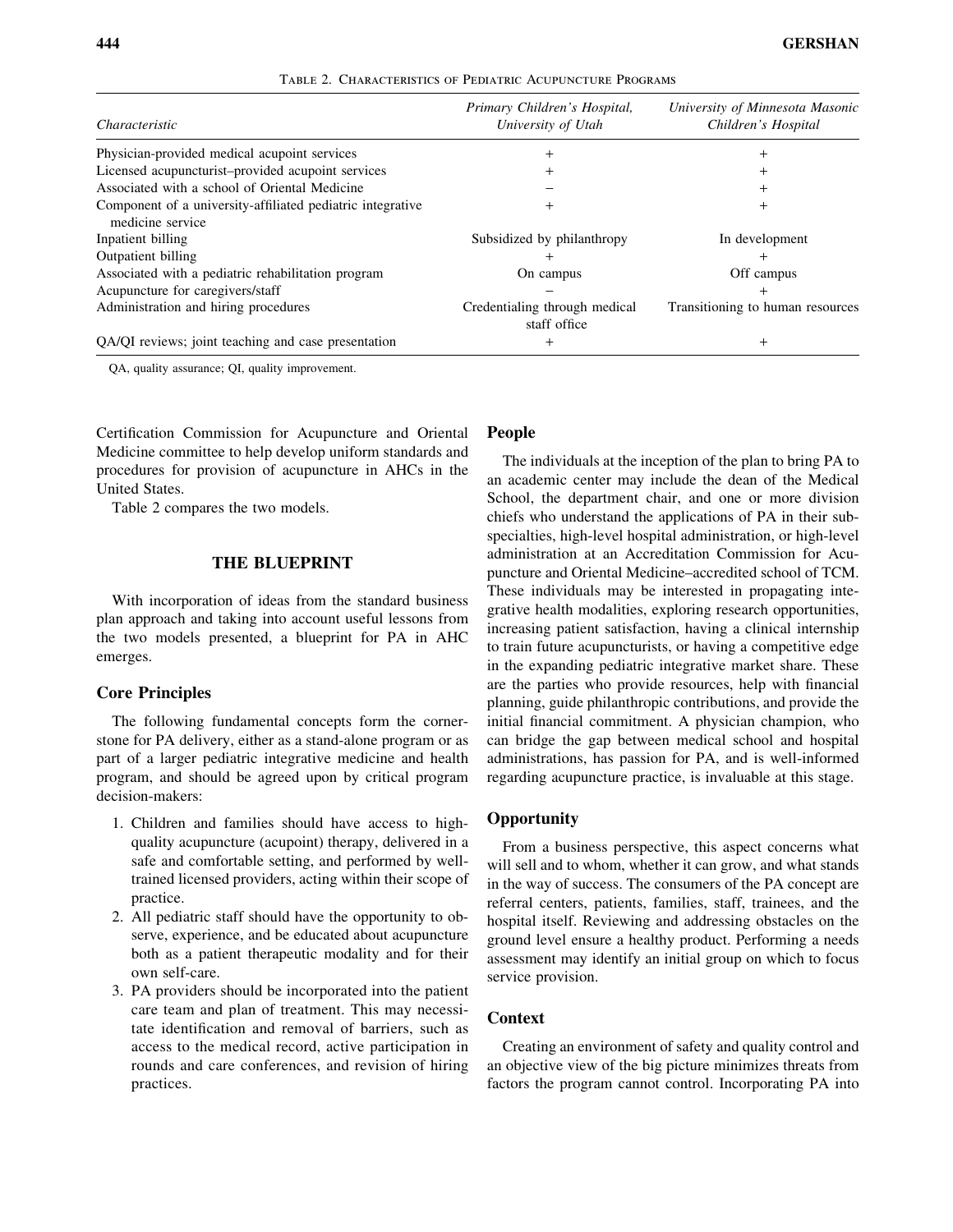existing quality assurance/quality improvement programs versus developing new PA-specific procedures are both options.

#### Development and Milestones

Working from the business plan to identify short-term deliverables and financial milestones allows accurate information regarding return on investment, whether programmatic, hospital-based, or philanthropic.

#### Sustainability

Clarity of vision and goals allows for flexibility to support new growth and ideas. Sustainable financial models may include reimbursement through philanthropy, service line modifications, insurance models (flexible spending, bundling), self-pay, and community support. Public relations personnel from both staff and hospital can assist in the use of social media to help create a ''consumer audience'' supportive of PA based on their hospital experience. Transparency in billing practices and clear expectations regarding payment options make it easier for parents and families to plan for any financial impact.

# DISCUSSION

The primary categories comprising the mission of most AHCs lie in the areas of service, education, and research.

## Service

The most common reasons for inpatient consultation for PA in the two AHCs discussed here are pain, nausea, insomnia, and anxiety. For outpatients, chronic pain, headache, fatigue, and recovery from chemotherapy and bone marrow transplant predominate. These symptoms may overlap and are often important challenges for children and families. The ability to provide acupuncture service in many parts of the hospital and to different age groups demonstrates the broad applications of the modality, as well as the flexibility of the practitioners.

#### Education

Teaching patients, parents, and families ways of using acupoint therapy for themselves, both in the hospital and at home, can be successful and rewarding. Patients want to feel empowered, and parents and caregivers want to participate in their child's healing. Careful use of language, for example ''acupoint'' instead of ''acupuncture,'' and use of handouts to reinforce demonstration may be helpful. The techniques of self-moxa, acupressure, and Tui Na have proven most accessible for home use.

TCM students and Western medicine trainees seek to understand the applicability, mechanisms of action, and appropriate referral for pediatric acupuncture. These are therapies that families seek outside the hospital. Exploring acupuncture and related therapies in a controlled hospital setting where they are used in combination with allopathic methods is a wonderful opportunity.

## Research

Adding to the evidence base in pediatric acupuncture is a worthy and attainable goal. Children do not necessarily respond to acupuncture in the same way as adults. The broad range of ages seen in a pediatric AHCs lends itself to research on various clinical outcome measures, a strategic goal for the National Center for Complementary and Integrative Health (formerly the National Center for Complementary and Alternative Medicine).<sup>6</sup> This partnership among traditional academic health providers, integrative health providers, medical acupuncturists, and TCM practitioners sets an example for the whole-person type of care that bridges academic centers to the larger community.

Sustainable financial plans, not only for PA but also for other integrative modalities, such as massage and related mind-body therapies, are a priority. The balance of relieving symptoms, empowering healing, showing efficacy, and meeting patient satisfaction, all while avoiding a ''have and have-not'' distinction based on an additional out-of-pocket patient payment, are ongoing challenges for the future of PA in AHCs.

The same topics of credentialing, consent, malpractice insurance, and ensuring consistency for acupuncture delivery that have been addressed within some adult  $AHCs^{7-9}$ have relevance for pediatric academic centers looking to establish acupuncture programs. Clarifying roles, hiring procedures, and scope of practice for PA are key components of a blueprint for the future.

#### CONCLUSIONS

PA adds a richer quality to diagnosis and treatment for patients and providers. Until the broader view of what is ''therapeutic'' and ''healing'' is fully embraced at all levels in our academic centers, we have much work before us. For those willing to be part of the solution, PA can serve as a model in this journey of health and wellness for our children and families. The Hawaiian proverb ''Energy flows where intention (attention) goes,'' is as true for the individual acupuncture experience as it is for building the future of PA.

# AUTHOR DISCLOSURE STATEMENT

No competing financial interests exist.